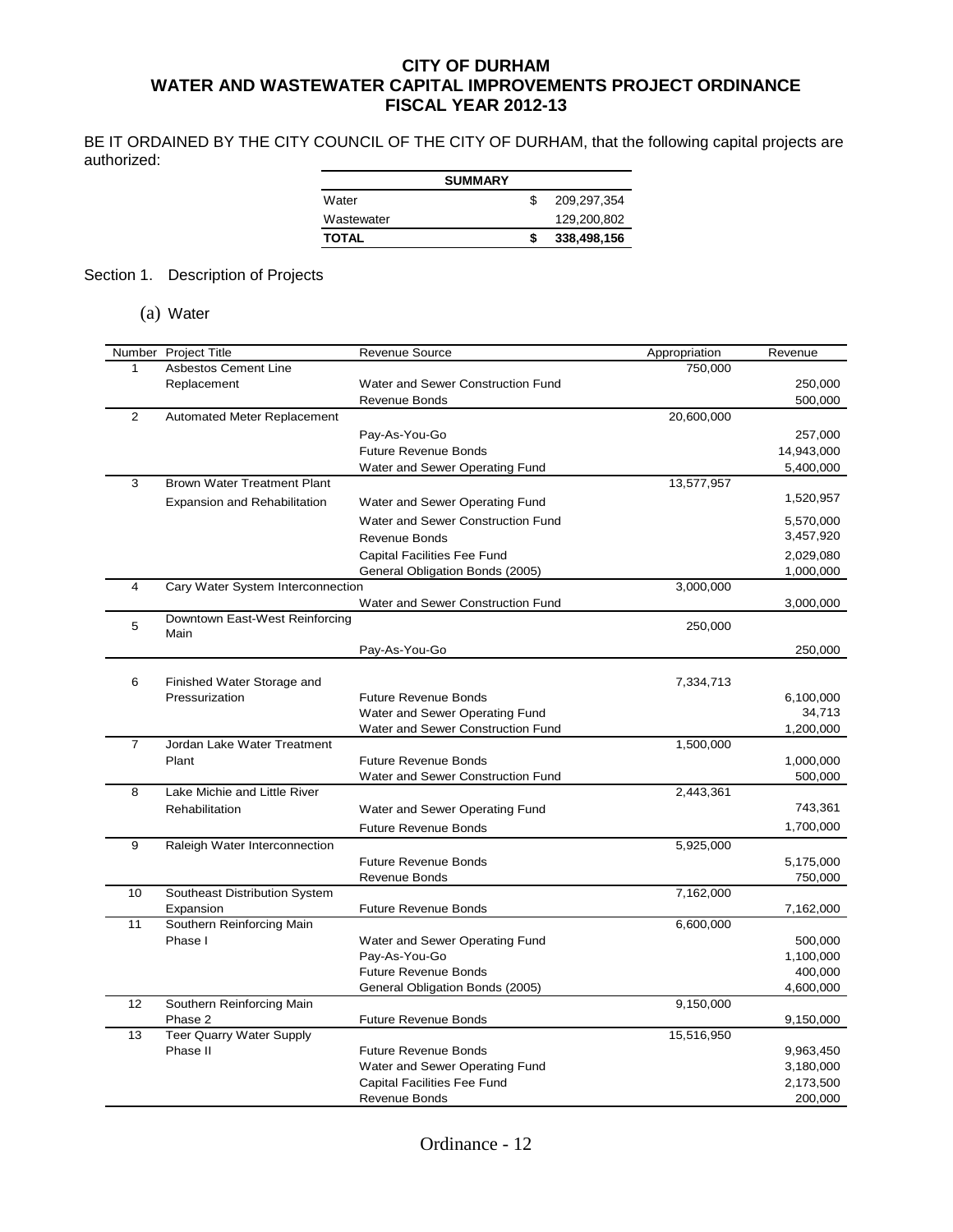| 14 | Two-Inch Water Main             |                                   | 2,088,000         |                   |
|----|---------------------------------|-----------------------------------|-------------------|-------------------|
|    | Replacement                     | Water and Sewer Operating Fund    |                   | 558,000           |
|    |                                 | Water and Sewer Construction Fund |                   | 300,000           |
|    |                                 | Revenue Bonds                     |                   | 1,230,000         |
| 15 | Water Distribution System       |                                   | 26,800,000        |                   |
|    | Rehabilitation                  | Water and Sewer Operating Fund    |                   | 11,278,341        |
|    |                                 | <b>Future Revenue Bonds</b>       |                   | 13,821,659        |
|    |                                 | General Obligation Bonds (2005)   |                   | 1,700,000         |
| 16 | Water Facilities Rehabilitation |                                   | 25,794,000        |                   |
|    |                                 | <b>Future Revenue Bonds</b>       |                   | 24,283,223        |
|    |                                 | Water and Sewer Operating Fund    |                   | 1,510,777         |
| 17 | Water - Future Supply/Source    |                                   | 3,624,921         |                   |
|    | Protection                      | <b>Future Revenue Bonds</b>       |                   | 1,700,000         |
|    |                                 | Water and Sewer Construction Fund |                   | 924,921           |
|    |                                 | <b>Revenue Bonds</b>              |                   | 1,000,000         |
| 18 | <b>Water Lines Extensions</b>   |                                   | 10,226,005        |                   |
|    | and Improvements                | <b>Future Revenue Bonds</b>       |                   | 2,000,000         |
|    |                                 | Pay-As-You-Go                     |                   | 3,250,000         |
|    |                                 | Water and Sewer Operating Fund    |                   | 843,228           |
|    |                                 | Water and Sewer Construction Fund |                   | 1,629,777         |
|    |                                 | Revenue Bonds                     |                   | 2,250,000         |
|    |                                 | General Obligation Bonds (2005)   |                   | 253,000           |
| 19 | <b>Water Regulatory</b>         |                                   | 33,768,000        |                   |
|    | Improvements                    | <b>Future Revenue Bonds</b>       |                   | 31,508,000        |
|    |                                 | Water and Sewer Construction Fund |                   | 2,260,000         |
| 20 | Water Residuals Handling        |                                   | 6,550,000         |                   |
|    |                                 | Pay-As-You-Go                     |                   | 1,300,000         |
|    |                                 | <b>Future Revenue Bonds</b>       |                   | 5,250,000         |
| 21 | <b>Water Supply Facilties</b>   |                                   | 2,258,400         |                   |
|    | Security Improvements           | Water and Sewer Operating Fund    |                   | 800,000           |
|    |                                 | Water and Sewer Construction Fund |                   | 450,000           |
|    |                                 | <b>Federal EPA Grant</b>          |                   | 1,008,400         |
| 22 | Williams Water Treatment Plant  |                                   | 3,055,271         |                   |
|    | Rehabilitation Phases 5 & 6     | Water and Sewer Operating Fund    |                   | 3,055,271         |
| 23 | Water & Sewer Fleet Vehicles    |                                   | 1,322,776         |                   |
|    |                                 | <b>Transfer from Fleet</b>        |                   | 567,594           |
|    |                                 | <b>Fleet 2013</b>                 |                   | 295,682           |
|    |                                 | Transfer from Water &             |                   | 459,500           |
|    |                                 | Sewer                             |                   |                   |
|    | TOTAL                           |                                   | \$<br>209,297,354 | \$<br>209,297,354 |